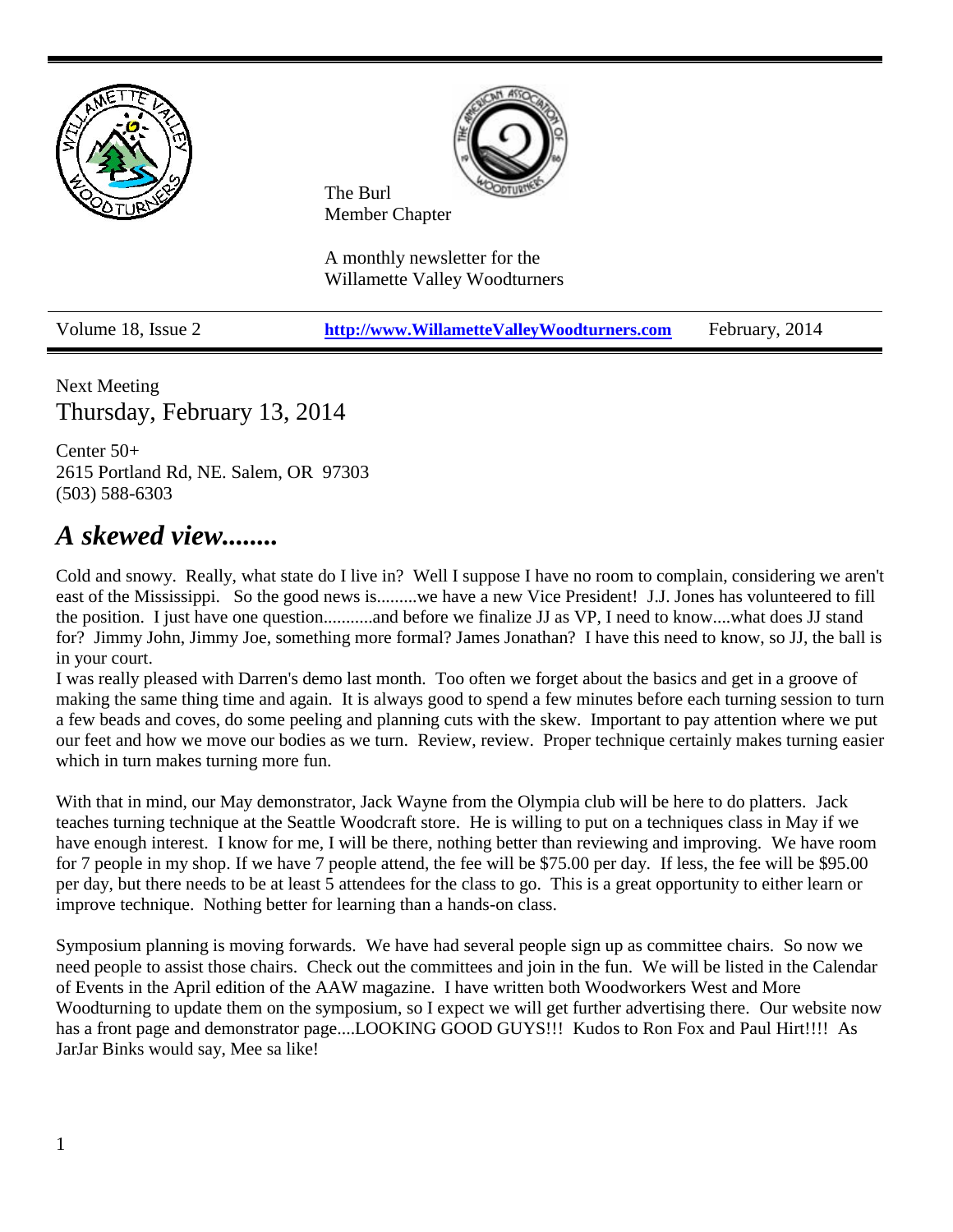Unfortunately, I will be unable to attend the February meeting as family issues require me to be in Kentucky. Bruce and JJ (now what does that stand for?) will take care of things while I am gone. I was fortunate enough to get a preview of Bryan's talk and I am really bummed to miss it. I hope there will be a detailed handout.

Time to head to the shop,

Terry

## Club Business **Current & Upcoming Events**

### **February Demonstrator: Bryan Thoet**

Finishing February 13, 2014



Our very own, Bryan has been a member for three years. He has owned his lathe for fifteen years, and used it for the last five years. In looking at the photo of all the finishing's, I feel I have many of them, but they never turn out the way I want. I'm looking forward to Bryan's demonstration. J.J. VP

## **March Demonstrator: Sara Robinson**

Spalting Techniques March 13, 2014

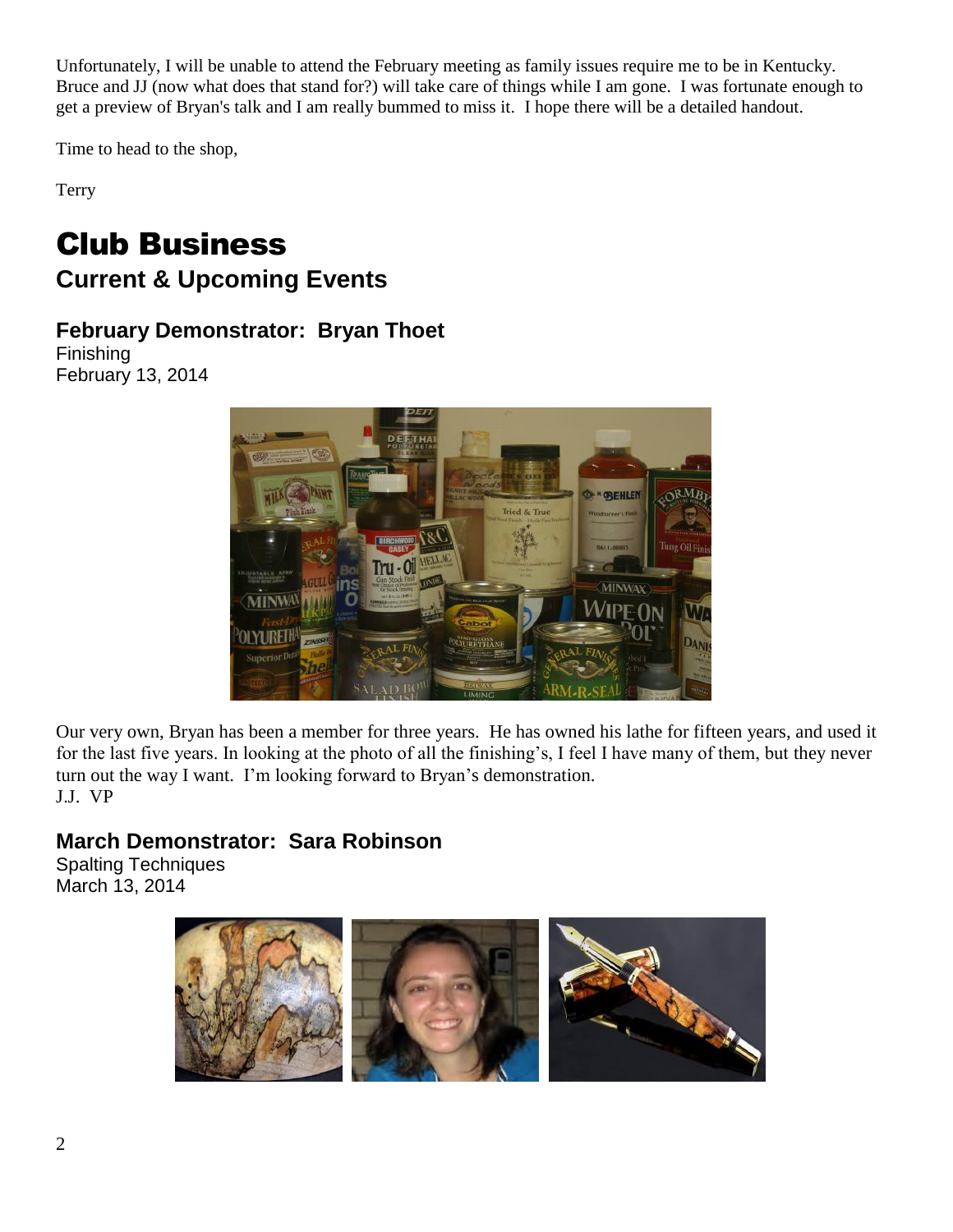I was fortunate to see Sara's presentation at BSW, Eugene last Fall. Sara is one of the newest members of O.S.U.'s Assistant Professors. As a member of the Department of Wood Science, she is pioneering the study of spalting of wood through living fungi. She turns some of the wood she is in contact with. I am happy to see her presentation again.

J.J. VP

#### **Name Tags**

The name tags for 2014 have been prepared for all HLM members and those who have paid their dues. Please pick up your name tag at the February meeting. If there is not a name tag for you please see Elling. Walt Thies

### **Special Event Invite:**

Molly Winton will be holding a one day demonstration plus a Workshop for those who would like to participate 'hands-on'. The workshop is limited to 8.

Attached are two feature brochures, one provides particulars for the Day Demo:

Molly Winton Demo Flyer - March 2014.pdf

班

, another for the Workshop:



Molly Winton Class Flyer - March 2014 copy.pdf

*(double click to open attachments)*

This is a 'Bring Your Own Lunch' event, as there are no eateries within walking distance.

Beverley Pears, Secretary, Fraser Valley Woodturners Guild Our Guild website is [www.fvwg.ca](http://www.fvwg.ca/) email [mail@bpears.com](mailto:mail@bpears.com) website [www.bpears.com](http://www.bpears.com/)

# Membership Rewards (sorry, available to club members only)

#### *Library*

A friendly reminder to members with books and /or videos checked out from the library. Please return them at this next meeting.

#### *Wood Gathering*

Sign-up sheets will be available to indicate your availability to help with wood gathering. Anyone who learns of a tree or log that is available to the club should notify Jerry Lelack (503 510-1577) or Bob Hutchinson (503 508-3279). The intent is to gather wood, process it to usable pieces, store it at the home of Terry Gerros', and then make it available to members. Terry can be reached at 503 580-5013. -----------------------------------------------------

#### *From Terry Gerros*:

I am a distributor for Stick Fast CA glue, Sharpfast Sharpening systems, and the Holdfast vacuum chucking system. If you have an interest in these products, give me a call or send me an email for details.

**ITEMS FOR SALE....Contact Terry Gerros [\(gerrost@yahoo.com\)](mailto:gerrost@yahoo.com)**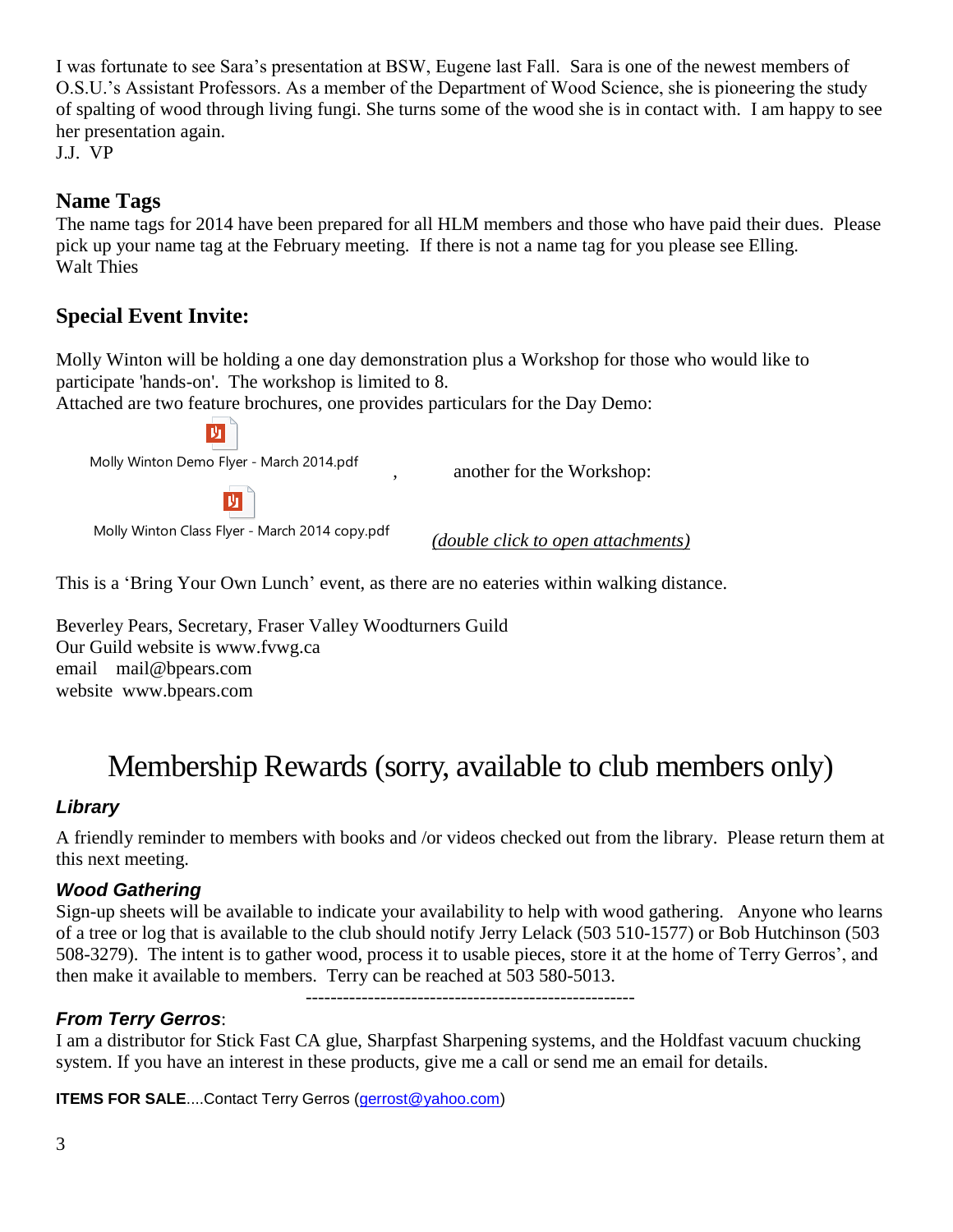#### *Supplies*

The club purchases a few supplies in bulk and sells it to members at club cost. We routinely have superglue (\$5), black or brown superglue (\$10) accelerator (\$6) and Anchor Seal (\$10/gal). Recently the club purchased a small supply of half round protractors (\$6) used to measure the angle ground on a tool, and depth gauge (\$5). Bob Quadros will have the resale items still available at the meeting. Please bring the correct change for the items you want.

#### **Club Member Discounts**

 From Jeff Zens: The club's Craft Supply order will be going out on **February 17th** if our order equals or exceeds \$1,000. Craft Supply gives us a 13% discount plus free shipping in all items, and occasional additional discounts on certain other items and quantity purchases. If you order from the sales items, you will receive the club discount in addition to the sale discount, making many items available at very attractive prices. When filling out the web site order form, please use the item number and complete item description from Craft Supply's web site. Do not use an old catalog item number, as these might not be current. Occasionally, Craft Supply is out of an item, and I'm notified that it is on back-order. I will assume that if an item is ordered, it's wanted as soon as it becomes available. If you do not want an item if it is back-ordered, make that comment in the "Notes" column on the club's order page on the web site. I work with Craft Supply to have back-ordered items shipped directly to the member's home address ad no additional cost. For this to work effectively, the entire order must be paid for when your in-stock items are picked up. While I'm not equipped to accept credit cards, cash or check are both fine.

Contact me with any questions at [jeffzens@custombuiltfurniture.com.](mailto:jeffzens@custombuiltfurniture.com.)

- Club members are registered with Klingspor's Woodworking Shop at [www.woodworkingshop.com](http://www.woodworkingshop.com/) or 800-228-0000, they have your name and will give you a 10% discount.
- Hartville Tool will give club members a 20% discount for the next year and a 15% discount after that: [www.hartvilletool.com](http://www.hartvilletool.com/) or 800-345-2396
- If you show your club card at checkout time to the cashier at Woodcraft in Tigard they will give you a 10% discount (may not apply to some machinery).
- Exotic Wood is offering a discount of 15% off any orders placed at: [www.exoticwoodsusa.com](http://www.exoticwoodsusa.com/) . (This includes sale items and free shipping on orders over \$300). Use promo code ewusaAAW
- Gilmer Wood now offers our club a 10% discount on purchases made there. If you haven't been to Gilmers, it is well worth the trip to Portland, if only to make your mouth water and make you cry if you leave empty handed.
- North Wood Figured Wood can be viewed at North Woods Figured Wood. Here's our website [www.nwfiguredwoods.com](http://www.nwfiguredwoods.com/) . Please take a look! We're happy to offer you our courtesy 15% discount. Anyone from our club can simply type in "WOODTURNERS" at check out to receive the sale price. No minimum purchase. We've got beautiful Big Leaf Maple, Black Locust, Madronne, White Oak, Ash, Elm and Yew.....turning blanks, slabs, burls and lumber.

#### Club happenings in our area

(Please visit the club's website listed below for additional information)

Northwest Woodturners (Beaverton, OR) <http://www.northwestwoodturners.com/>